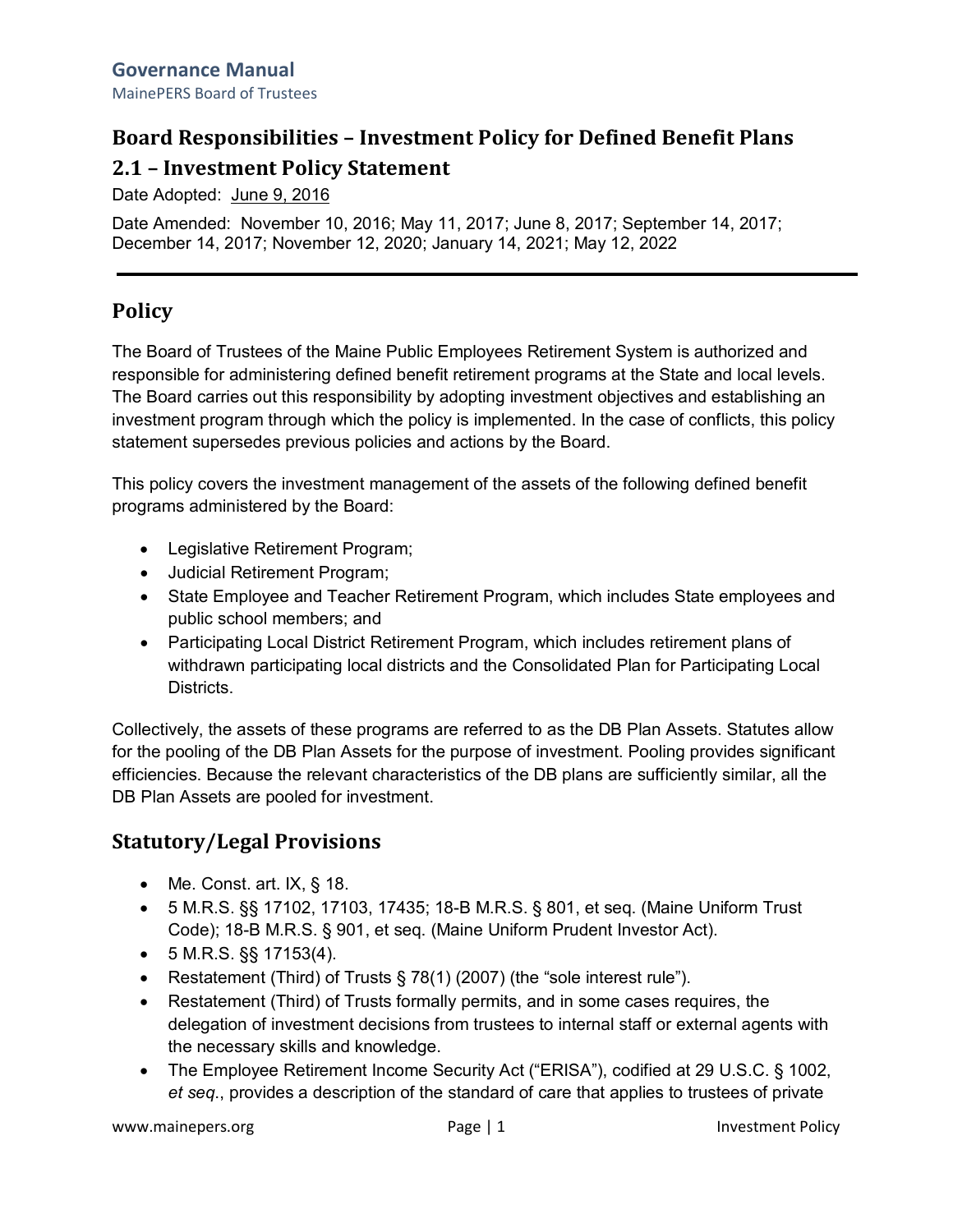MainePERS Board of Trustees

sector retirement plans. Although the System as a public retirement plan is not specifically governed by the fiduciary duty standard set forth in ERISA, courts will often consider the standard set forth in ERISA when addressing public pension plan issues. Under ERISA, a fiduciary must act with the care, skill, prudence and diligence under the circumstances then prevailing that a prudent person (expert) acting in a like capacity would act. This statutory standard is derived from the common law of trusts, which is applicable in the State of Maine.

### **Resources**

The Board of Trustees implements this investment policy in coordination with:

- in-house investment professionals (the "Investment Team"), with experience, authority and responsibility to implement the investment policy and administer investment operations;
- consultants, with appropriate expertise, to assist the Board and the Investment Team;
- investment managers, selected individually and collectively to reflect and implement the investment policy, having full discretion within policy and contractual limits to manage assets allocated to them;
- custodians qualified to carry out recordkeeping, reporting, measurement and custodial functions; and
- other advisors that the Board deems appropriate and necessary

The Investment Team shall oversee the processes by which Custodians, Consultants, and other Advisors are hired, evaluated, and terminated, and shall work with the General Counsel on the terms of contracts of engagement.

At least every five years, the Investment Team will evaluate the performance and contract terms of all such service providers and make a recommendation to the Board as to whether or not a search process for new providers and/or renegotiation of terms be initiated.

### **Investment Objectives**

MainePERS' investment objectives balance the System's twin goals of generating investment returns (to ensure growth of the trust funds) and minimizing investment risks (loss of capital and cash flow shortfalls). The Board recognizes and accepts that these goals are in opposition, and that a trade-off exists between expected risk and return. The Board balances these goals by seeking to optimize portfolio returns consistent with an established targeted portfolio risk level. Additionally, by optimizing investment returns on trust assets, rather than attempting to maximize them, the Board seeks to maintain contribution rate and funding level volatility at acceptable levels that have been determined from time to time during strategic asset allocation planning and asset/liability reviews.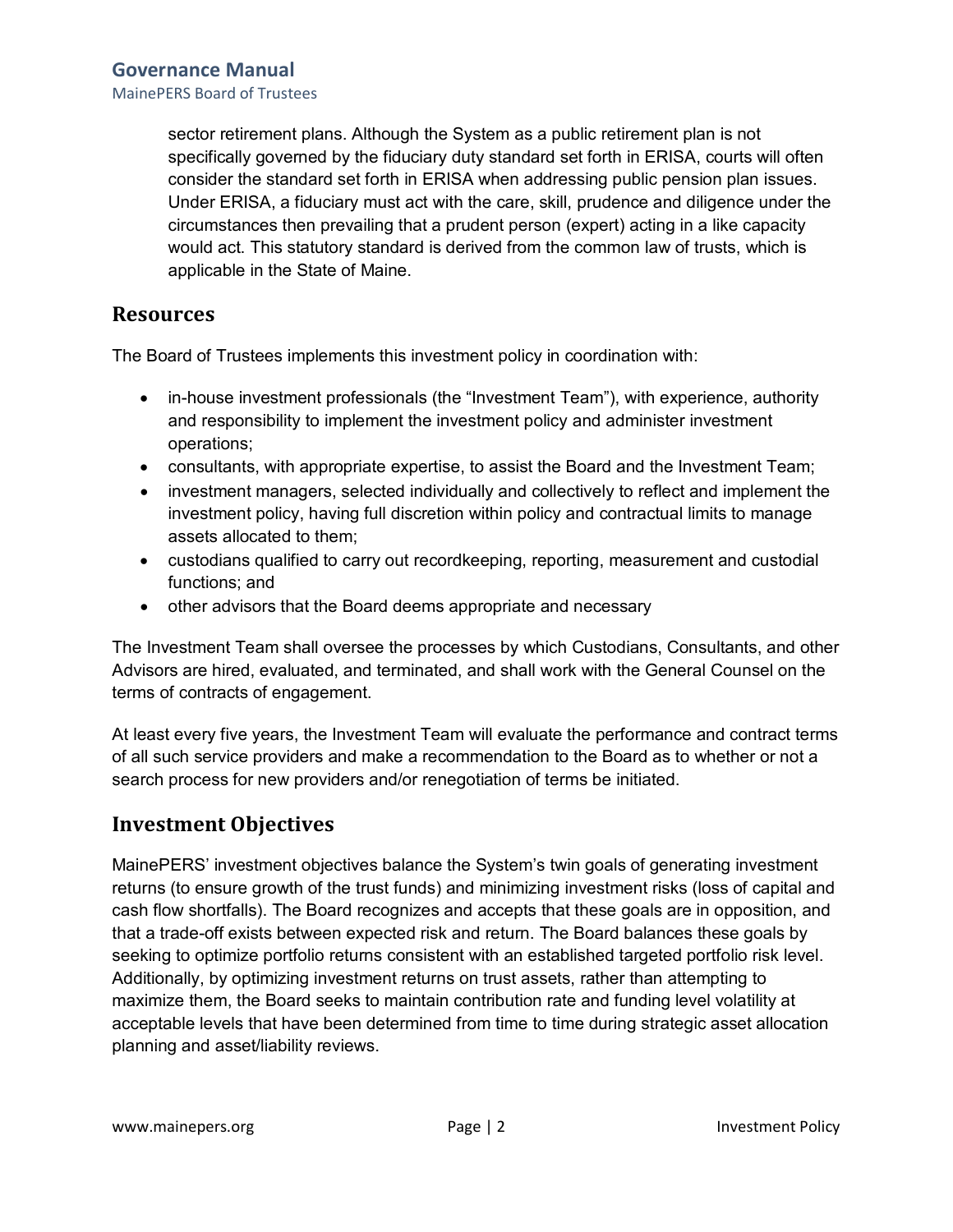# **Strategic Asset Allocation and Rebalancing**

The Investment Team and Board consultants shall annually review long-term capital market expectations and existing asset class allocations with Trustees. The Board shall review, and when strategically appropriate, approve recommended changes to the existing strategic asset classes, target weights, and ranges for implementation by the Investment Team. (See Appendix 1)

The specified policy weight ranges define minimum and maximum acceptable weights for each asset class. (See Appendix 2) The Investment Team shall maintain asset class weights within target ranges, subject to considerations such as transactions costs and the unique characteristics of private market investments, by reallocating capital within existing strategies and investments. The Investment Team will provide Trustees with reports showing the fund's current asset allocation at least monthly, and report on rebalancing activity quarterly.

## **Portfolio Risk Management**

The primary method of controlling risk shall be the selection of the strategic asset allocation and asset class target weights within the allocation. (See Appendix 1) Combined with long term capital market expectations, these policy weights define a portfolio with a specific level of risk.

The Chief Investment Officer shall develop a risk strategy for managing assets within the Board approved strategic asset allocation. The risk strategy will specify practices and procedures for the measurement and management of portfolio risk, including the provision of a portfolio risk report to the Board at least quarterly. (See Appendix 3)

Nothing in the risk strategy shall override the Asset Classes, Policy Weights and Ranges described in Appendix 1.

# **Performance Objectives and Benchmarks**

The Board acknowledges that benchmarks provide insight into fund and asset class performance, but are not necessarily guides for changing asset allocations or fund managers. The rate of return earned by fund assets will be measured against a policy benchmark comprised of the asset class benchmarks. (See Appendix 4) Returns earned by individual managers will be compared with a benchmark index appropriate to each manager's investment approach.

For performance evaluation purposes, all rates of return will be measured net of the deduction of investment management fees.

During a period of transition from one asset allocation to another, certain transitional allocations to appropriate benchmarks are permitted.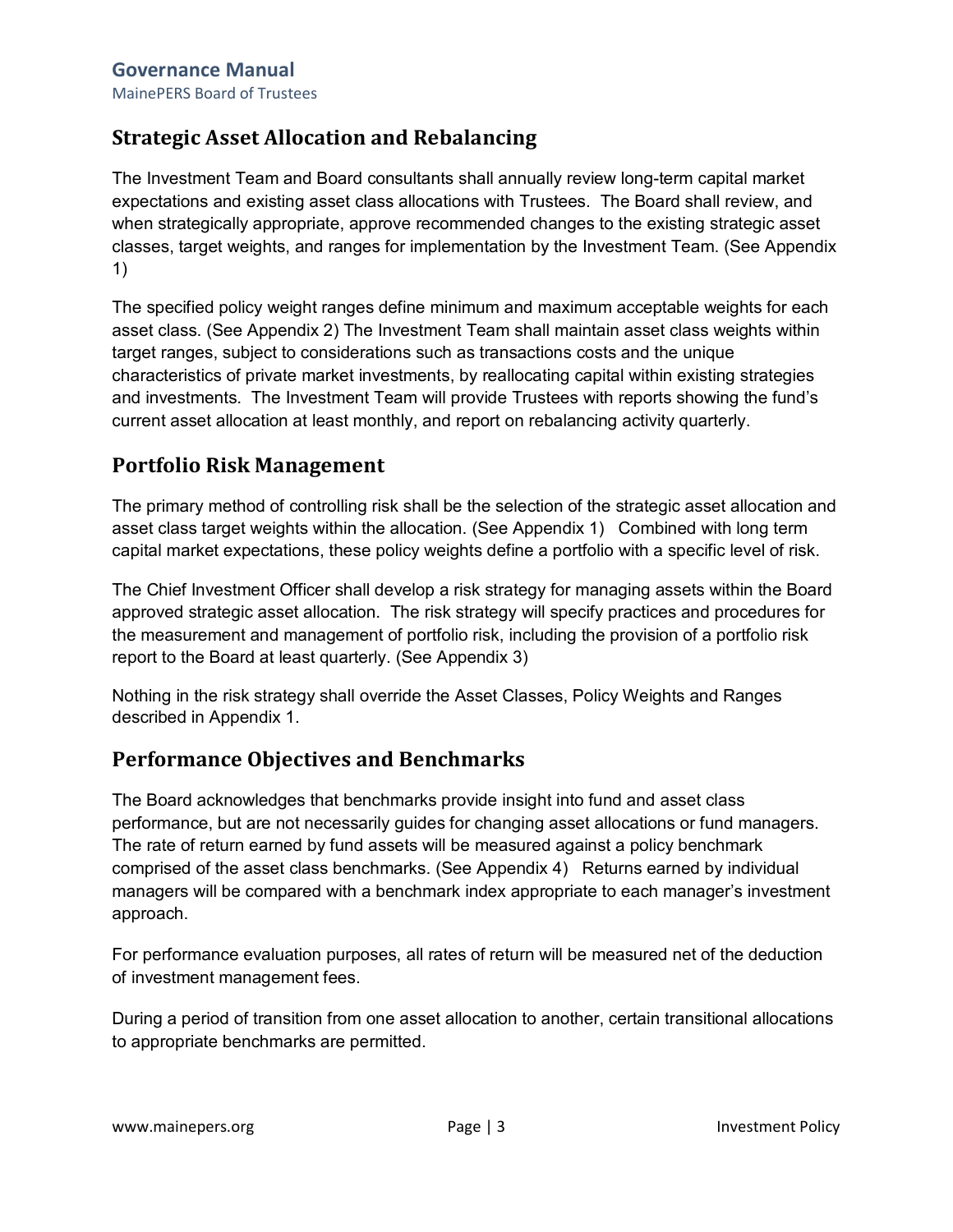### **Governance Manual**

MainePERS Board of Trustees

### **Investment Implementation**

The Investment Team shall implement the investment policy, subject to Board guidelines:

- Exposure to publicly traded equity securities is expected to be obtained passively and with weightings substantially similar to those of the benchmarks specified in Appendix 4. Any exceptions must be approved by the Board.
- Investments within each Asset Class should be consistent with the Asset Class definitions provided in Appendix 1.

### **Environmental, Social, and Governance; Engagement**

In performing due diligence and monitoring activities, the Board and the Investment Team shall comply with Board Policy 2.6, Environmental, Social and Governance Policy; and Board Policy 2.7, Engagement.

### **Investment Manager Selection and Allocation Process**

MainePERS invests through external investment managers, who are charged to act as fiduciaries, and allocates fund assets among them in accordance with the strategic asset allocation. The Investment Team identifies, performs due diligence on, and recommends investment managers and allocations to the Board. The Investment Team also monitors performance and recommends retention and termination decisions to the Board. The Board retains final authority for manager selection, retention and termination decisions.

Managers are selected and retained on the basis of an evaluation that establishes sufficient confidence that the manager will improve the return and risk of the investment program. If and when the Investment Team and/or consultant(s) identify an investment manager that they believe will improve the investment program, the Investment Team will make a recommendation to the Board of Trustees that the manager be hired. This recommendation will be accompanied by an opinion by the investment consultant on this recommendation. The Board retains the final authority to accept or reject such recommendations.

The Investment Team will prepare and present to the Board of Trustees selection criteria they deem pertinent for each manager search and recommendation to hire. The Investment Team will provide the Board with all the necessary information and analysis to enable an informed decision. The Board may choose to interview the recommended manager or they may rely on the Investment Team to conduct interviews.

### **Derivatives**

In general, the use of derivatives is permitted provided that the purpose of the derivative is to achieve an investment objective at lower cost and/or risk than would be the case with direct investments in the underlying securities. The System may also invest in strategies which use derivatives to obtain leverage. In all such cases, the use of derivatives must be disclosed to the

www.mainepers.org **Page | 4** Investment Policy Page | 4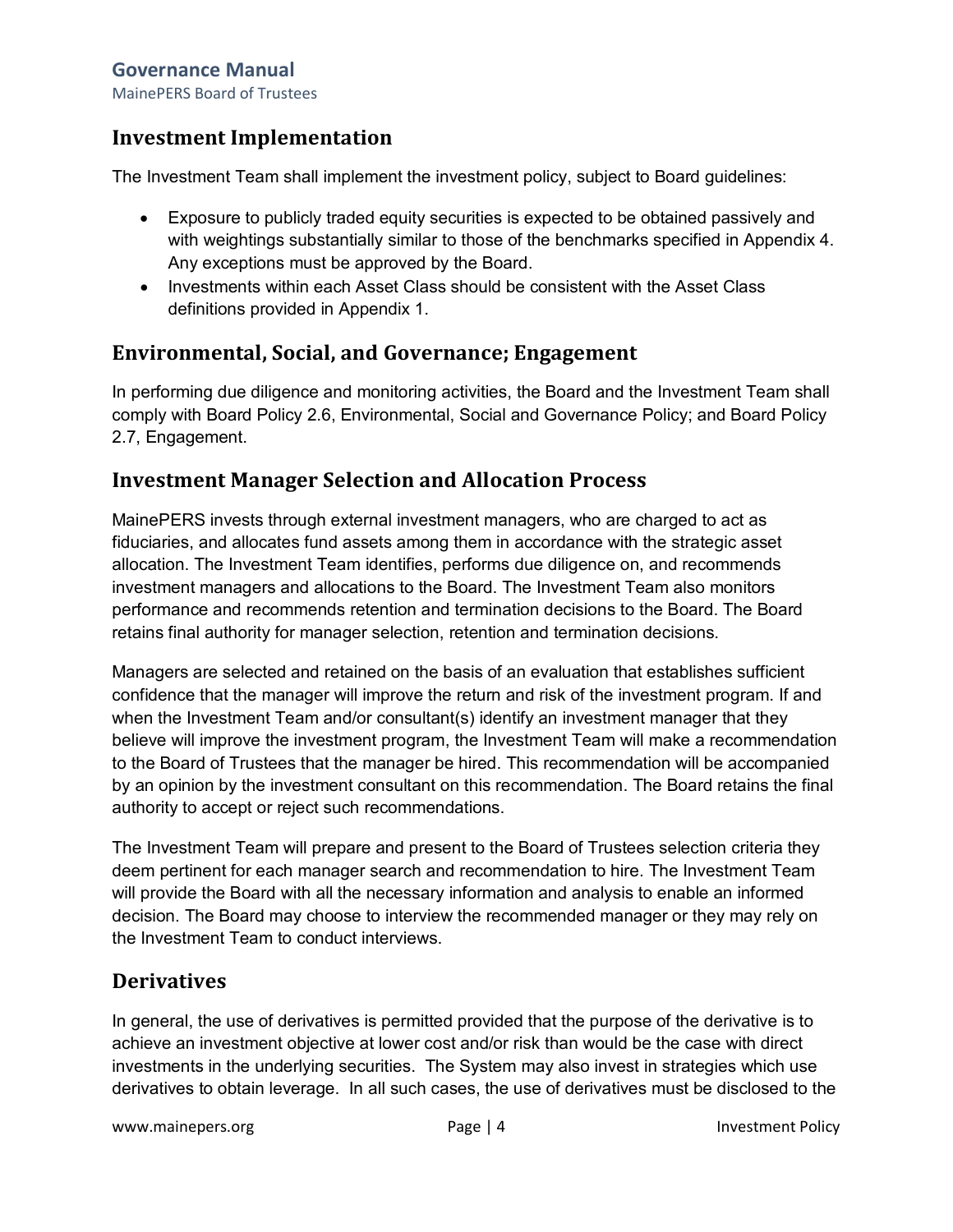### **Governance Manual**

MainePERS Board of Trustees

Board prior to the Board's approval, and the strategy must be structured so as to limit System liability to the amount committed to the strategy.

### **Leverage**

The System may invest in strategies in which managers have discretion to use leverage. The use of leverage in any strategy must be disclosed to the Board prior to the Board's approval, and the strategy must be structured so as to limit System liability to the amount committed to the strategy.

# **Hedging**

The Board has reviewed the benefits and risks associated with foreign currency exposures. As a general rule the Board has chosen not to hedge currency at the portfolio level. Unless otherwise directed asset managers will have discretion to hedge investments under their management as they deem most beneficial to their mandate.

### **Transaction Costs and Brokerage**

The Board of Trustees expects investment managers, in their capacity as fiduciaries, to manage transaction costs in the best interests of the System as an investor. To enable the managers to fulfill this fiduciary duty, it is the Board's policy not to be party to directed brokerage programs.

### **Securities Lending**

The System may participate in a securities lending program either directly through its separately managed portfolios or indirectly through its investments in pooled vehicles. In each case, the securities lending program must focus on low risk, as opposed to maximization of returns. All DB Plan Assets are available for securities lending.

### **Monitoring**

The Board relies on the Investment Team and the investment consultant(s) to continuously monitor the investment program and to report to the Board as outlined below.

- the Investment Team and investment consultant(s) provide comprehensive periodic reports on the entire investment program, including asset allocation, performance of each component relative to benchmarks, attribution analysis, and commentary.
- the Investment Team and investment consultant(s) monitor changes and developments at investment managers and at custodian(s) on an ongoing basis and report significant changes or events with recommended actions as needed.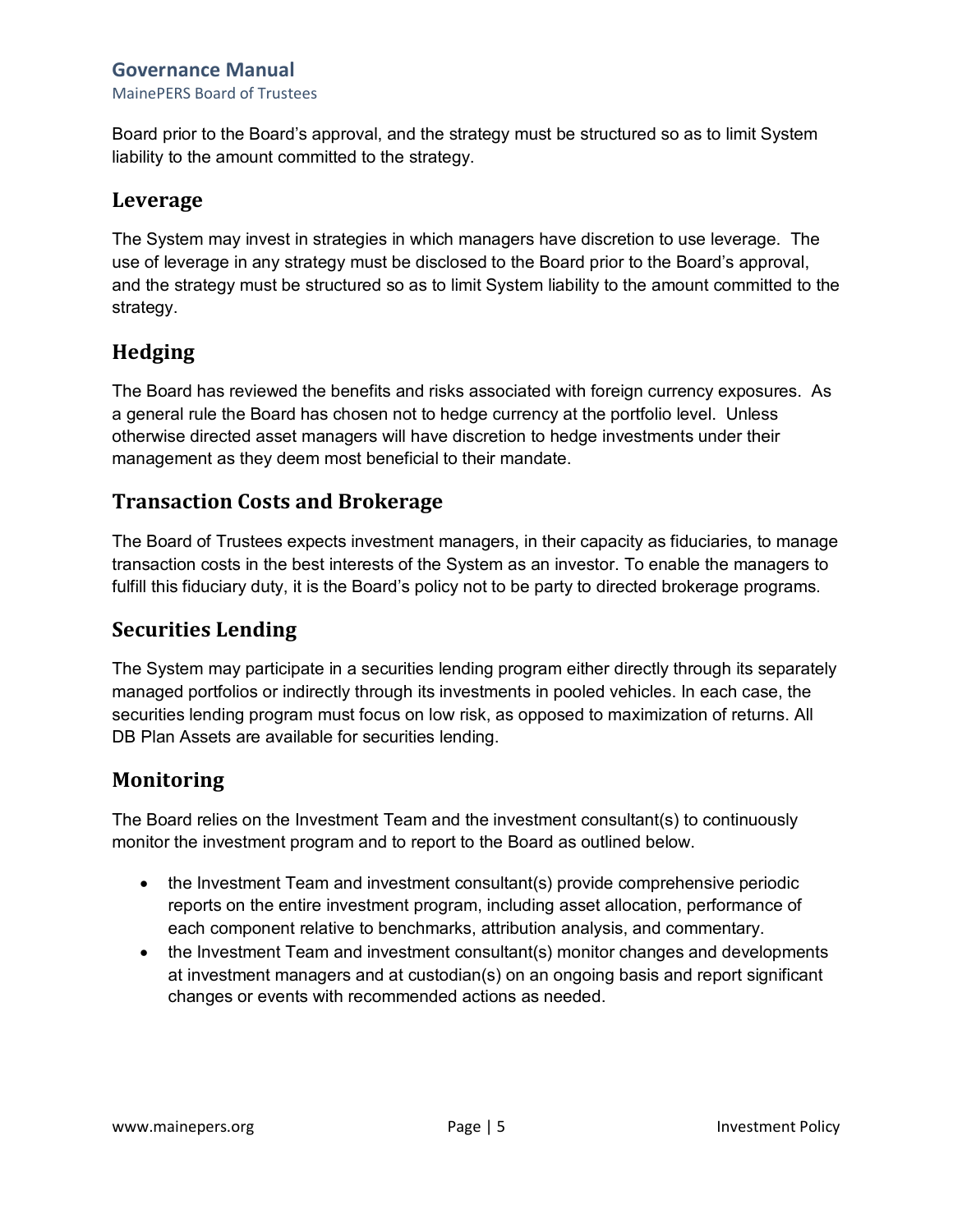MainePERS Board of Trustees

### **Emergency Measures**

Immediate action may be taken beyond the bounds of this policy under extraordinary circumstances and in order to preserve the best interests of the plans' participants by unanimous decision of the following:

- o The Chair, or in the Chair's absence, Vice Chair of the Board
- o The Chief Executive Officer, or in the Chief Executive Officer's absence, the Chief Operating Officer and General Counsel
- o The Chief Investment Officer, or in the Chief Investment Officer's absence, Deputy Chief Investment Officer, or in the absence of both of them, the general investment consultant

Any such action must be reported to the Board of Trustees at the earliest opportunity.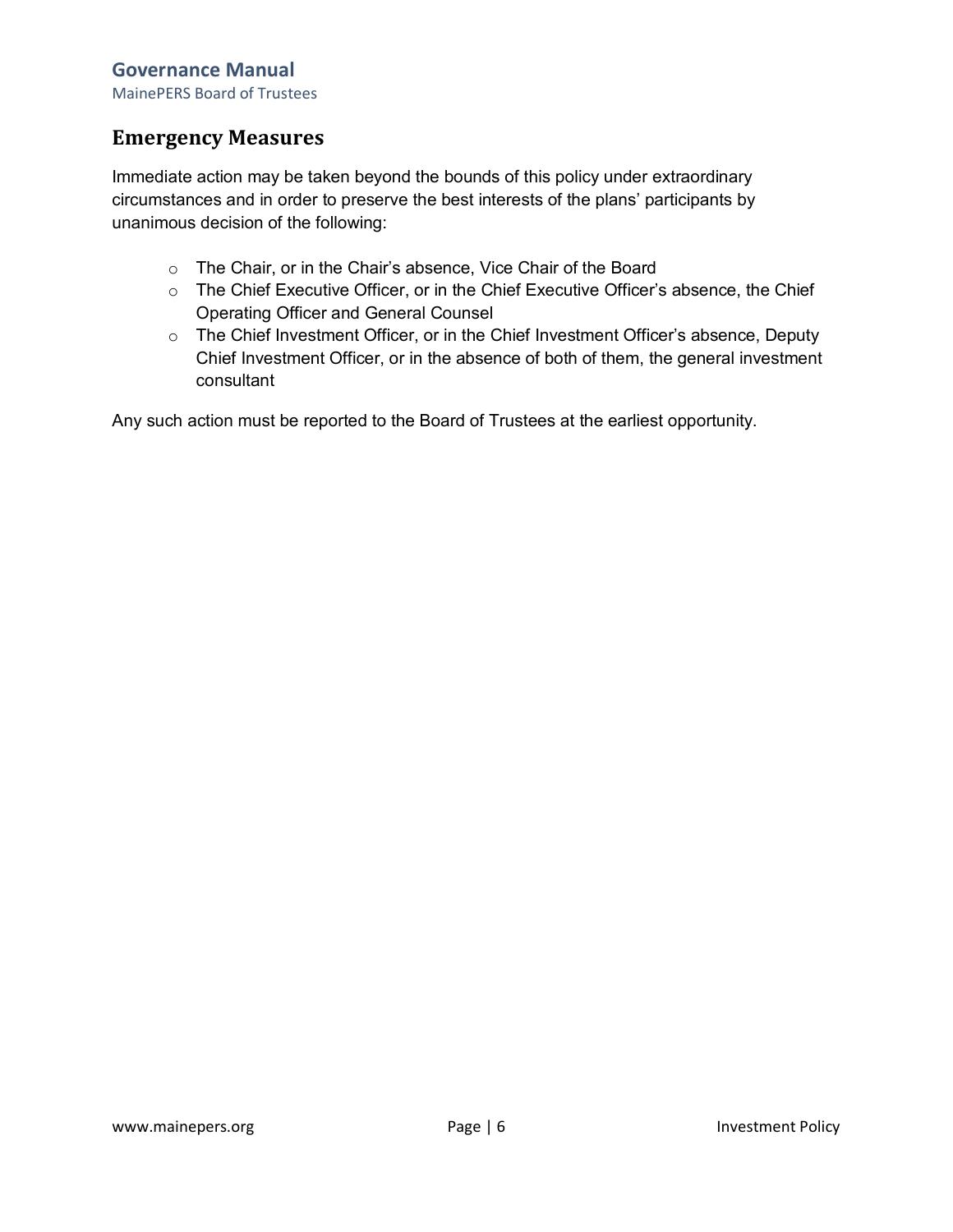MainePERS Board of Trustees

Board Responsibilities – Investment Policy

### **Appendix 1: Asset Classes, Policy Weights and Ranges**

Date Adopted: June 9, 2016

Date Amended: June 8, 2017; September 14, 2017; January 14, 2021; May 12, 2022

The System's assets are invested across nine Asset Classes that play four distinct Roles in the overall Fund. The Trustees define these Roles and Asset Classes and set target policy weights and ranges below.

|                           | Weights |        |         |
|---------------------------|---------|--------|---------|
|                           | Minimum | Policy | Maximum |
| <b>GROWTH</b>             | 35%     | 42.5%  | 55%     |
| <b>Public Equity</b>      | 20%     | 30%    | 40%     |
| <b>Private Equity</b>     | 5%      | 12.5%  | 20%     |
| <b>RISK DIVERSIFIERS</b>  | $0\%$   | 7.5%   | 12.5%   |
| <b>HARD ASSETS</b>        | 15%     | 25%    | 35%     |
| <b>Real Estate</b>        | 5%      | 10%    | 15%     |
| <b>Infrastructure</b>     | 5%      | 10%    | 15%     |
| <b>Natural Resources</b>  | $0\%$   | 5%     | 10%     |
| <b>CREDIT</b>             | 5%      | 15%    | 20%     |
| <b>Traditional Credit</b> | $0\%$   | 5%     | 10%     |
| <b>Alternative Credit</b> | $0\%$   | 10%    | 15%     |
| <b>MONETARY HEDGE</b>     | 5%      | 10%    | 15%     |
| US Government Securities  | 5%      | 10%    | 15%     |
| Cash                      | 0%      | 0%     | 10%     |

#### **Asset Class Definitions**

The below Asset Class definitions are simplified and are intended to convey the general characteristics of investments held within each class. Some investment strategies involve assets and securities that span multiple asset classes.

#### *Public Equity*

Investments in publicly-traded shares of companies. May include different classes of common stock, shares of REITs, and MLPs.

#### *Private Equity*

Investments in non-publicly traded shares of companies. Investments are typically made via private limited partnerships, and may include both equity and debt securities.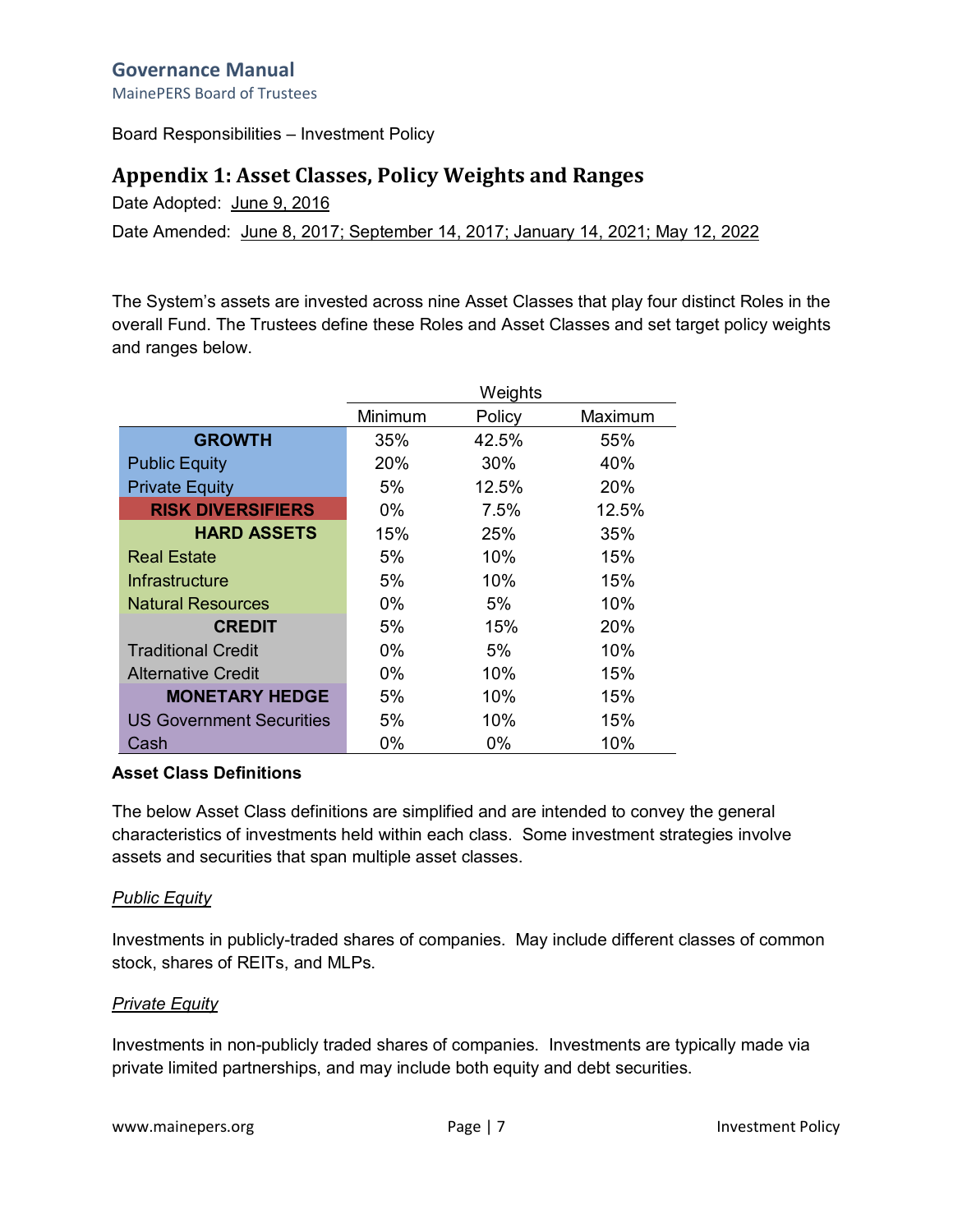#### Risk Diversifiers

Investments typically made through private funds that generally invest in listed assets such as stocks, bonds, and commodities, via strategies that are expected to have little correlation with declining or rising stock markets.

#### *Real Estate*

Investments providing direct exposure Real Estate, including investments through private funds.

#### *Infrastructure*

Investments typically made through private funds that generally invest in assets that meet most or all of the following criteria: provide essential public services, possess monopoly-like characteristics, provide long term contracted cash flows, and bear limited volumetric and price risk.

#### *Natural Resources*

Investments in private funds that generally invest in businesses focused on natural resources such as timberland, agriculture, and mining. Private energy investments will generally be included in Private Equity, rather than Natural Resources.

#### *Traditional Credit*

Investments in investment-grade debt instruments that are not issued by the U.S. Government. Such debt may or may not be registered for sale to the general public.

#### *Alternative Credit*

Investments in debt instruments issued by non-investment grade and unrated entities. This may include, but is not limited to high yield debt, bank loans, structured debt, and asset-backed debt. Alternative credit investments are expected to pay or accrue periodic interest and to return principal at maturity. Distressed debt and other debt or yield-oriented securities that include equity-like exposures are considered Private Equity, not Alternative Credit.

#### *Monetary Hedges*

Investments in debt instruments issued by the U.S. Government, including nominal Treasury securities and Treasury Inflation Protected Securities (TIPS), held in approximately equal proportions.

#### **Roles in the Overall Fund**

www.mainepers.org **No. 2018 Page | 8** Investment Policy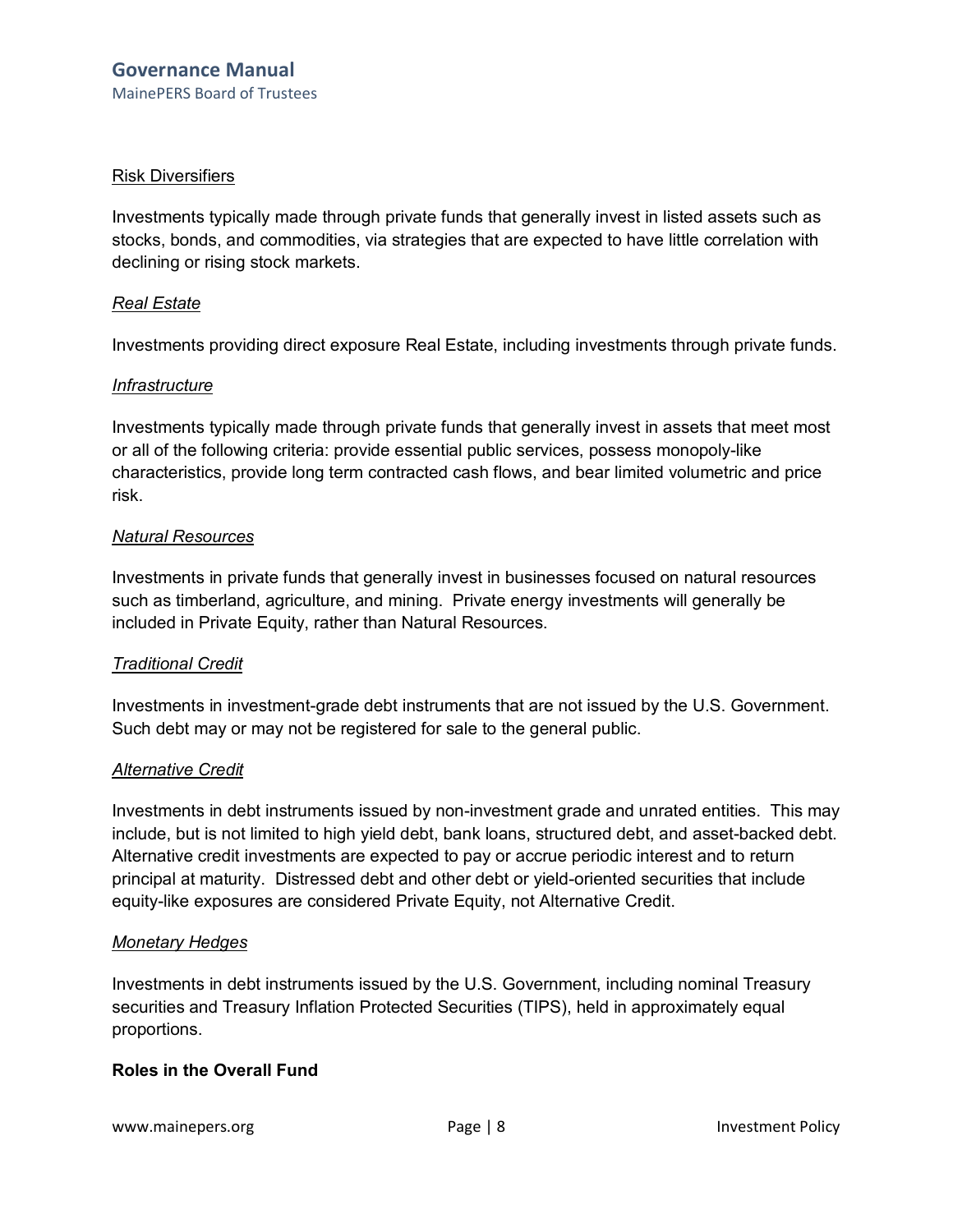### **Governance Manual**

#### MainePERS Board of Trustees

Each of the above asset classes fills a specific Role in the overall portfolio. These Roles are defined below.

#### Growth Assets

Growth Assets are intended to reduce the system's funding needs in the long term by appreciating in value. Growth Assets possess inherently higher expected returns than other asset classes. Growth Assets also have higher expected volatility than other asset classes, and are expected to increase funding volatility in the short run.

#### Risk Diversifiers

Risk Diversifiers are investments that primarily derive their return from alpha (or active manager skill) as opposed to market directionality. Risk Diversifiers are expected to provide significant risk diversification benefits away from Growth Assets.

#### Hard Assets

Investments in the Hard Assets category provide exposure to long-lived "real" assets, such as real estate, timber, agricultural, and infrastructure assets. Expected return levels of Hard Assets are lower than those of Growth Assets, and a substantial portion of such returns is expected to come from ongoing cash flows. Hard Assets are expected to provide inflation protection, to have low correlation with Growth Assets, and to provide diversification benefits.

#### Credit Assets

Credit investments provide capital to end-users via loans and the purchase of debt securities. Such investments provide for contractual returns (interest) and repayment of principal. Credit investments possess lower risk and expected returns than equity investments, but have higher risk and expected returns than monetary hedges. Credit investments are expected to provide diversification away from Growth Assets.

#### Monetary Hedges

The role of Monetary Hedges in the portfolio is to provide liquidity and a safe harbor in times of turbulence. These investments are cash and obligations of the U.S. Government, and are considered to be free of default risk.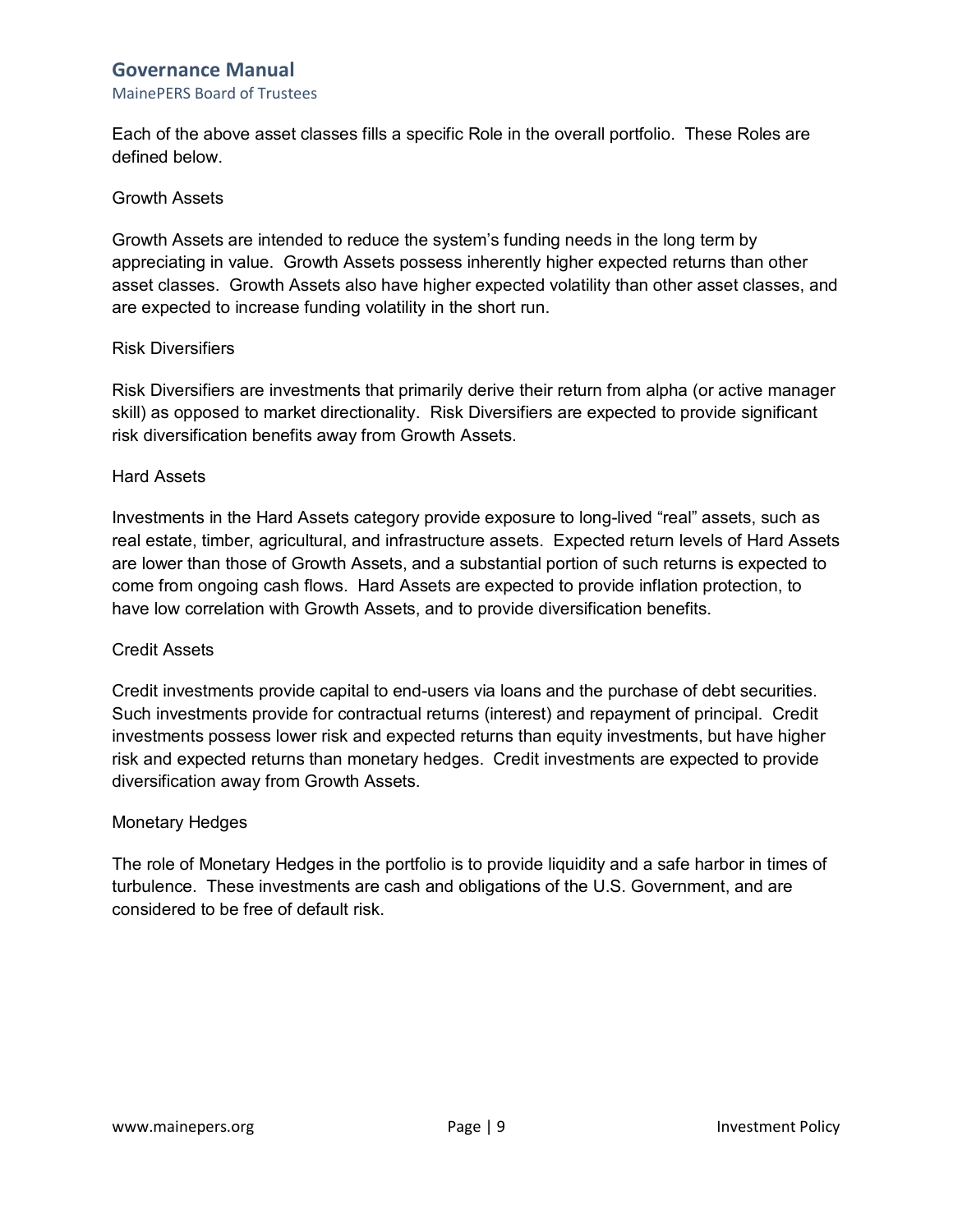#### **Governance Manual** MainePERS Board of Trustees

**Board Responsibilities – Investment Policy Appendix 2: Rebalancing**

Date Adopted: June 9, 2016 Date Amended: May 12, 2022

The Board has set target weights for each Asset Class and Role in Portfolio category in Appendix 1, and delegates the management of asset class allocation to the Investment Team. The Investment Team is expected to maintain asset class weights near target, subject to considerations such as transactions costs and the unique funding and liquidity characteristics of private market investments.

To this end, the Team is permitted to reallocate capital within existing strategies and investments for rebalancing purposes. The Investment Team is expected to consider both Role in Portfolio and Asset Class policy weights when rebalancing. The Team will provide Trustees with reports showing the Fund's current asset allocation at least monthly, and report on rebalancing activity at least quarterly.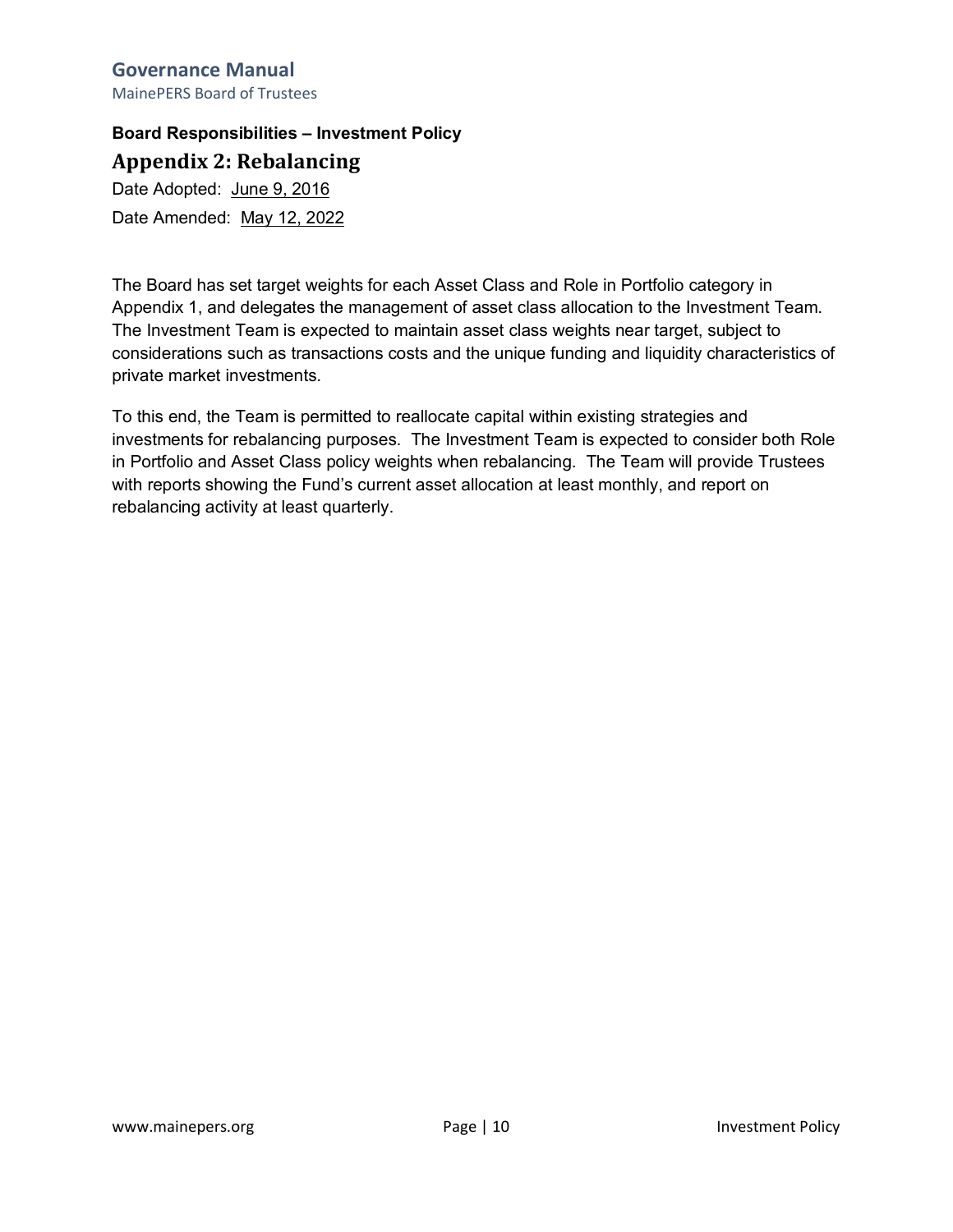#### **Governance Manual** MainePERS Board of Trustees

# **Board Responsibilities – Investment Policy**

**Appendix 3: Risk Strategy**

Date Adopted: June 9, 2016 Date Amended: *New*

While this Risk Strategy is in development the Chief Investment Officer shall rely on the Strategic Asset Allocation and Rebalancing provisions of this policy to manage the Fund's risk.

The Investment Team and the Board believe that this approach will deliver an appropriate expected return with commensurate risk over a long term horizon. However they also recognize that the portfolio's realized risk will vary over time which may result in periods during which the fund bears substantially higher risk than the System initially targeted.

In an effort to achieve more stable (less volatile) returns, the Investment Team will seek to develop management tools and practices that they believe will be better able to keep the fund's risk in an acceptable range.

This Risk Strategy shall be updated from time to time by the Trustees to reflect recommendations developed by the Chief Investment Officer.

Nothing in the Risk Strategy shall override the Asset Classes, Policy Weights and Ranges described in Appendix 1.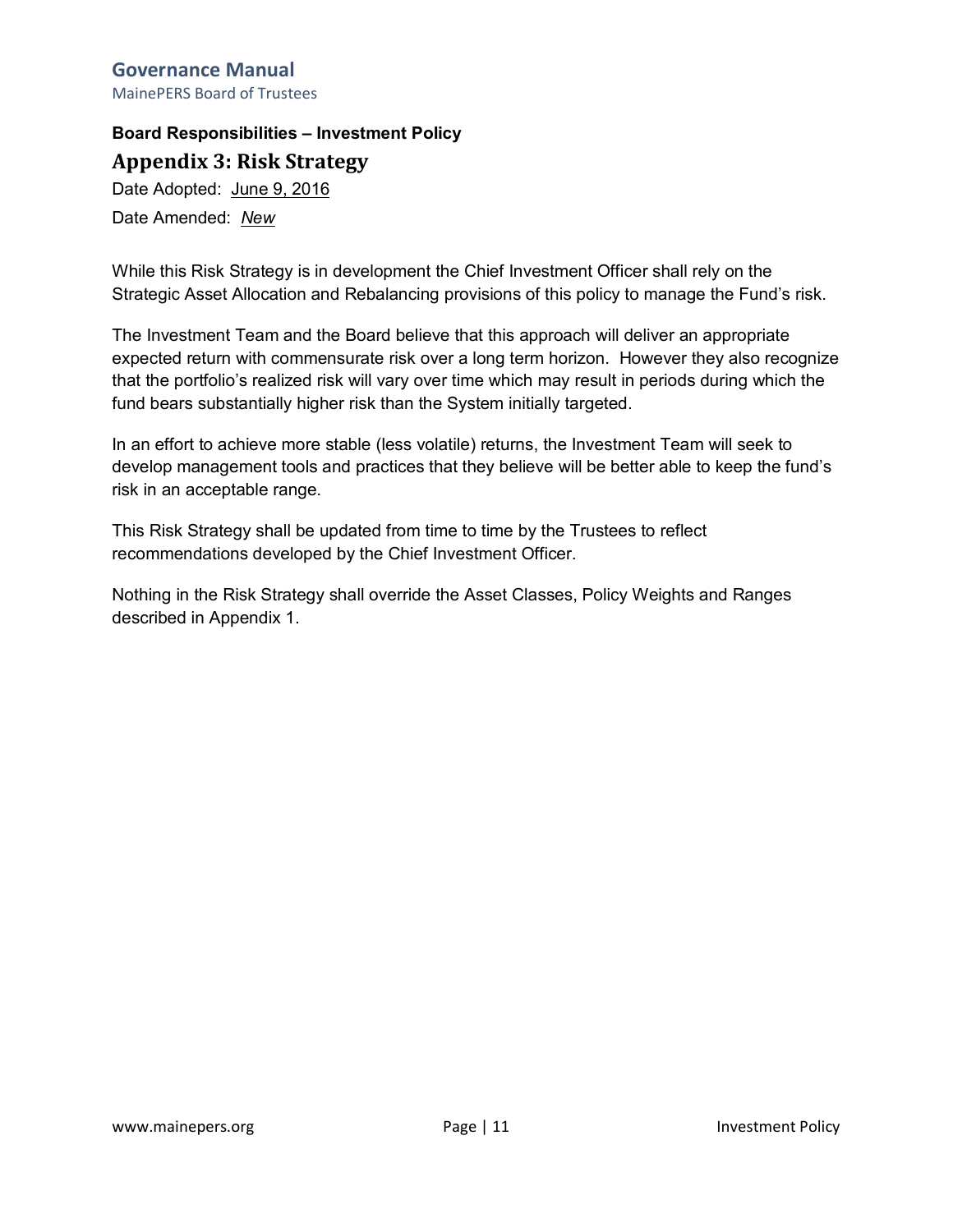#### **Governance Manual** MainePERS Board of Trustees

# **Board Responsibilities – Investment Policy Appendix 4: Policy Benchmarks**

Date Adopted: June 9, 2016

Date Amended: June 8, 2017, January 14, 2021, May 12, 2022

| Asset                                | <b>Benchmark</b>                                                                                      | Weight |
|--------------------------------------|-------------------------------------------------------------------------------------------------------|--------|
| <b>Total Public Equity</b>           | Russell 3000 & MSCI ACWI ex-USA, based<br>on ACWI weights                                             | 30%    |
| <b>Private Equity</b>                | Russell 3000 + 3%                                                                                     | 12.5%  |
| <b>Diversifiers</b>                  | 0.3 Beta MSCI ACWI                                                                                    | 7.5%   |
| <b>Real Estate</b>                   | NCREIF Property (lagged one quarter)                                                                  | 10%    |
| Infrastructure                       | CA Infrastructure Median                                                                              | 10%    |
| <b>Natural Resources</b>             | CA Natural Resources Median                                                                           | 5%     |
| <b>Traditional Credit</b>            | Barclays US Aggregate, ex Treasury                                                                    | 5%     |
| <b>Alternative Credit</b>            | 50% BAML US HY II + 50% S&P/LSTA US<br>Leveraged Loan Index                                           | 10%    |
| U.S. Government<br><b>Securities</b> | 50% Bloomberg Barclays U.S. Government<br>Bond Market Index + 50% Bloomberg U.S.<br><b>TIPS Index</b> | 10%    |